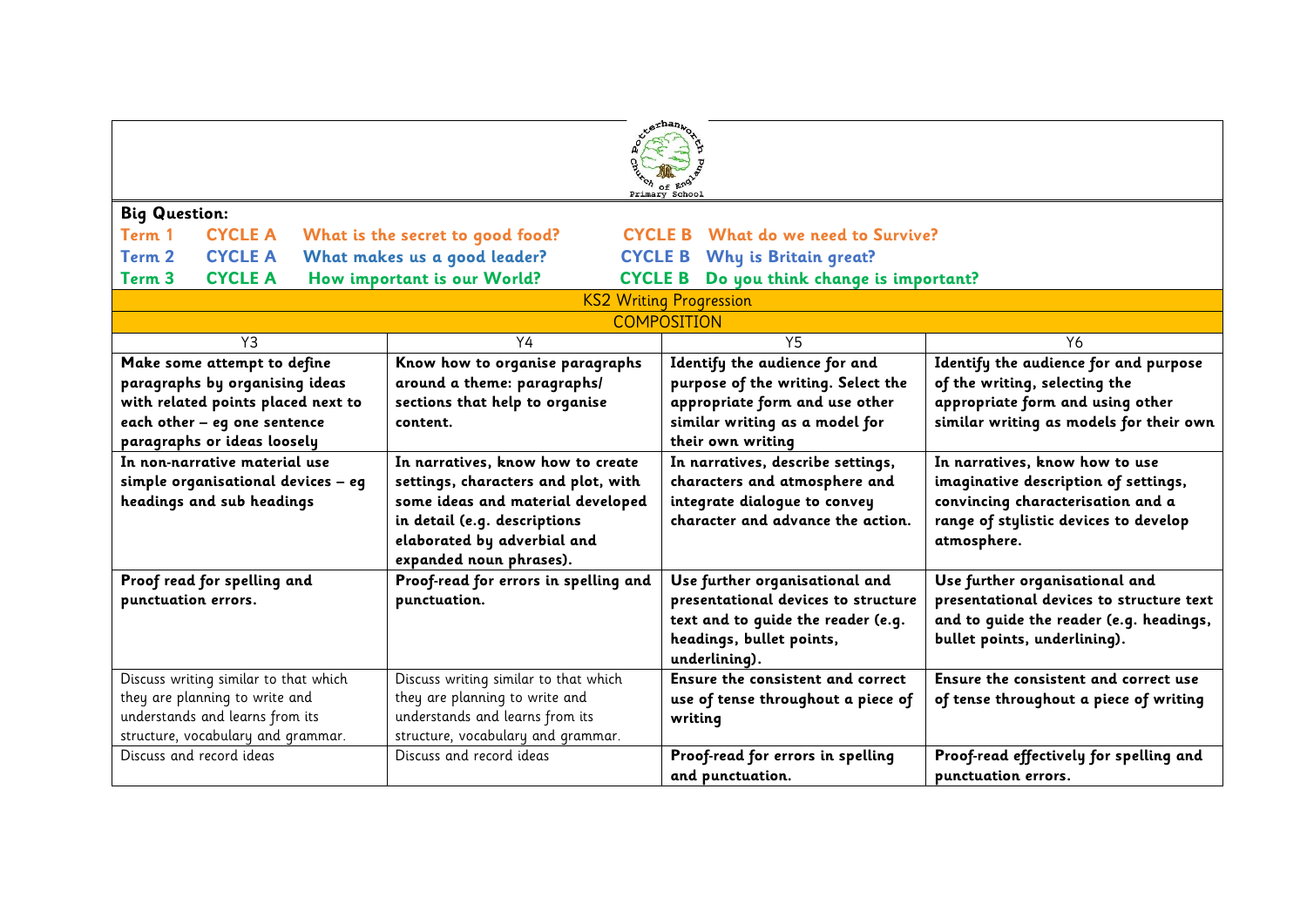| Compose and rehearse sentences orally     | Compose and rehearse sentences orally     | Make notes and develop initial ideas,     | Make notes and develop initial ideas,       |
|-------------------------------------------|-------------------------------------------|-------------------------------------------|---------------------------------------------|
| (including dialogue) progressively        | (including dialogue), progressively       | drawing on reading and research           | drawing on reading and research where       |
| building a varied and rich vocabulary     | building a varied and rich vocabulary,    | where necessary.                          | necessary                                   |
| and an increasing range of sentence       | and an increasing range of sentence       |                                           |                                             |
| structure.                                | structures                                |                                           |                                             |
| In narrative create settings, characters  | Assess the effectiveness of their own and | When developing characters and            | When developing characters and settings for |
| and plot, with some attempt to            | others' writing and suggest               | settings for a narrative, the pupil       | a narrative, the pupil considers, and makes |
| elaborate on basic information or events  | improvements.                             | considers what has been learned from      | use of, what has been learned from their    |
| - eg nouns expanded by simple             |                                           | their experience of reading, listening to | experience of reading, listening to and     |
| adjectives etc.                           |                                           | and watching the work of real authors     | watching the work of real authors.          |
| Assess the effectiveness of their own and | Propose changes to grammar and            | Select appropriate grammar and            | Select appropriate grammar and              |
| others' writing and suggest               | vocabulary to improve consistency,        | vocabulary, understanding how such        | vocabulary, understanding how such choices  |
| improvements.                             | including the accurate use of pronouns    | choices can change and enhance            | can change and enhance meaning. Use an      |
|                                           | in sentences.                             | meaning. A reasonably wide                | ambitious vocabulary, generally appropriate |
|                                           |                                           | vocabulary is often chosen for effect     | to purpose and audience.                    |
| Propose changes to grammar and            | Proof-read for errors in spelling and     | Attempt to précis longer passages         | Integrate dialogue to convey character and  |
| vocabulary to improve consistency,        | punctuation.                              |                                           | advance the action.                         |
| including the accurate use of pronouns    |                                           |                                           |                                             |
| in sentences.                             |                                           |                                           |                                             |
| Read aloud their own writing, to a        | Read aloud their own writing, to a group  | Use a wide range of devices to build      | Can shape and précis longer passages to     |
| group or the whole class using            | or the whole class, using appropriate     | cohesion within and across paragraphs     | adapt material appropriately for selected   |
| appropriate intonation and controls the   | intonation and controls the tone and      |                                           | form.                                       |
| tone of voice so that the meaning is      | volume, so that the meaning is clear.     |                                           |                                             |
| made clear.                               |                                           |                                           |                                             |
|                                           |                                           | Assess the effectiveness of their own,    | Use a wide range of devices to build        |
|                                           |                                           | and others' writing.                      | cohesion within and across paragraphs.      |
|                                           |                                           | Propose changes to vocabulary,            | Within paragraphs, cohesive devices         |
|                                           |                                           | grammar and punctuation to enhance        | contribute to emphasis and effect, (e.g.    |
|                                           |                                           | effects and clarify meaning               | adverbials as sentence starters).           |
|                                           |                                           | Ensure correct subject and verb           | Assess the effectiveness of their own and   |
|                                           |                                           | agreement when using singular and         | others' writing                             |
|                                           |                                           | plural, distinguishing between the        |                                             |
|                                           |                                           | language of speech and writing, and       |                                             |
|                                           |                                           | choosing the appropriate register.        |                                             |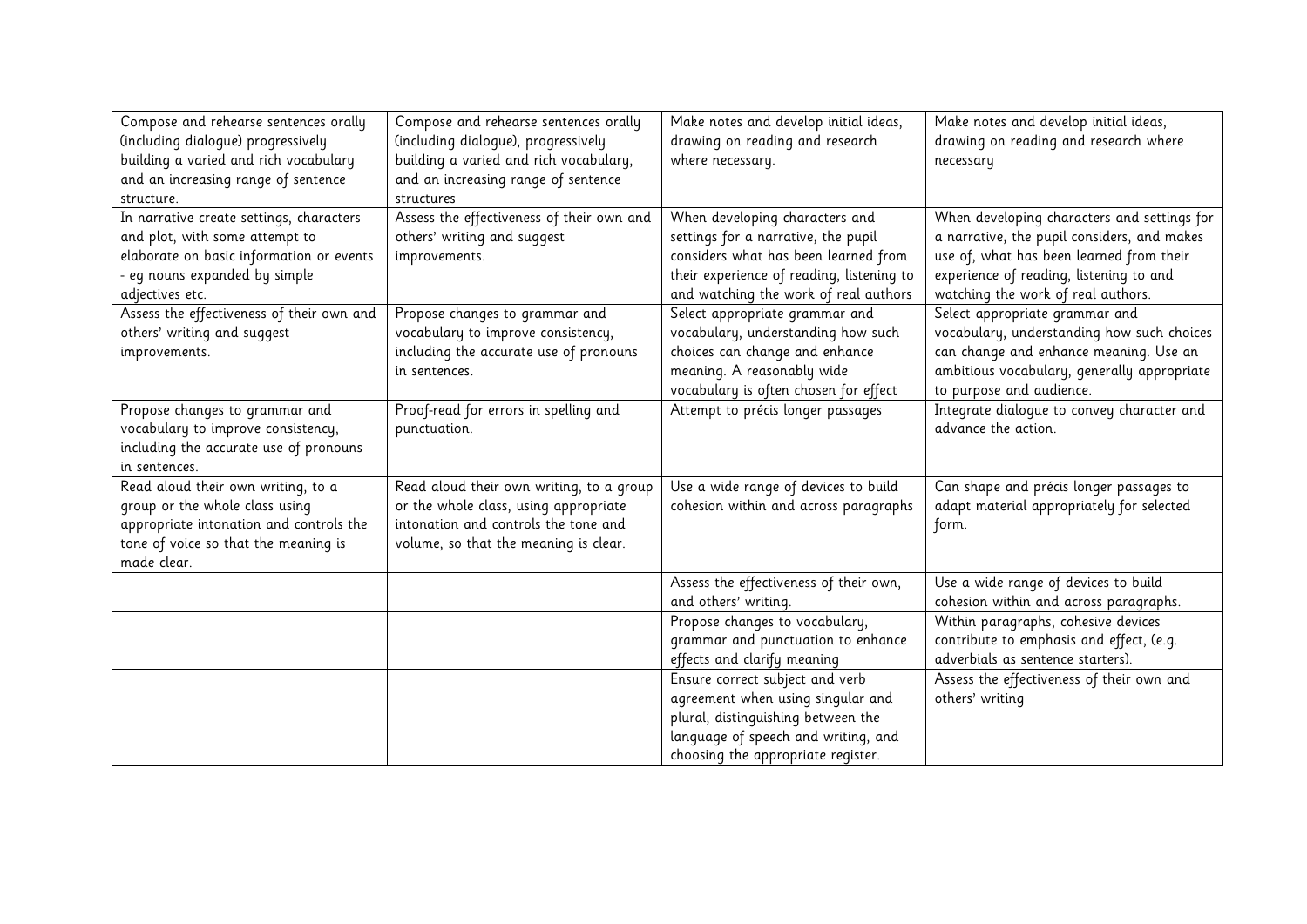|                                          |                                            |                                            | Propose changes to vocabulary, grammar        |
|------------------------------------------|--------------------------------------------|--------------------------------------------|-----------------------------------------------|
|                                          |                                            |                                            | and punctuation to enhance effects and        |
|                                          |                                            |                                            | clarify meaning                               |
|                                          |                                            |                                            | Ensure correct subject and verb agreement     |
|                                          |                                            |                                            | when using singular and plural,               |
|                                          |                                            |                                            | distinguishing between the language of        |
|                                          |                                            |                                            | speech and writing, and choosing the          |
|                                          |                                            |                                            | appropriate register                          |
|                                          |                                            | VOCABULARY, PUNCTUATION AND SPELLING       |                                               |
| Limited use of inverted commas to        | Use inverted commas and other              | Use commas to clarify meaning or           | Use the colon to introduce a list and uses    |
| punctuate direct speech                  | punctuation to indicate direct speech      | avoid ambiquity.                           | semi-colons within lists.                     |
|                                          | (e.g. a comma after the reporting clause;  |                                            |                                               |
|                                          | end punctuation within inverted            |                                            |                                               |
|                                          | commas: The boss shouted, "Sit down!")     |                                            |                                               |
| Attempt to use paragraphs as a way to    | Use paragraphs to organise ideas           | Use a range of devices to build            | Punctuate bullet points when listing          |
| group related materials.                 | around a theme.                            | cohesion within a paragraph (e.g.          | information.                                  |
|                                          |                                            | firstly, then, after that, this,)          |                                               |
| Make some use of the present perfect     | Make appropriate choice of pronoun or      | Indicate degrees of possibility using      | Use of layout devices (e.g. headings, sub-    |
| form of verbs instead of the simple past | noun within and across sentences to aid    | adverbs (e.g. perhaps, surely) or modal    | headings, columns, bullets, or tables, to     |
| – eg "He has gone to the park". In       | cohesion and avoid repetition              | verbs (e.g. might, should, will, must      | structure text).                              |
| contrast with "He went to the park".     |                                            |                                            |                                               |
| Express time, place and cause using      | Use fronted adverbials (eq 'Later that     | Understand how to convert nouns or         | Use the passive voice to affect the           |
| conjunctions. Eq when, before, after,    | day, I heard the sad news')                | adjectives into verbs using suffixes (e.g. | presentation of information in a sentence     |
| while, because.                          |                                            | -ate; -ise; -ify                           | (e.g. 'I had broken the window in the         |
|                                          |                                            |                                            | greenhouse' versus 'The window in the         |
|                                          |                                            |                                            | greenhouse had been broken').                 |
| Use the forms "a" or "an" according to   | Most of the time use appropriate           | Use brackets, dashes or commas to          | Recognise and use the difference between      |
| whether the next word begins with a      | standard English forms for verb            | indicate parenthesis                       | vocabulary typical of informal speech and     |
| consonant or vowel. Eq a dog, an         | inflections instead of local spoken forms  |                                            | vocabulary appropriate for formal speech      |
| orange                                   | (e.g. 'we were' instead of 'we was', or 'I |                                            | and writing (e.g. find out/discover; ask for/ |
|                                          | did' instead of 'I done').                 |                                            | request; go in/enter).                        |
| Show and have awareness of headings      | Use expanded noun phrases, by adding       | Use a range of linking ideas across        | Use the colon to introduce a list and use     |
| and sub headings to aid presentation.    | modifying adjectives, nouns and            | paragraphs: adverbials of time (e.g.       | semi-colons within lists                      |
|                                          | preposition phrases (e.g. the teacher      | later), place (e.g. nearby) and number     |                                               |
|                                          | expanded to: the strict maths teacher      | (e.g. secondly) or tense choices (e.g. he  |                                               |
|                                          | with curly hair).                          | had seen her before)                       |                                               |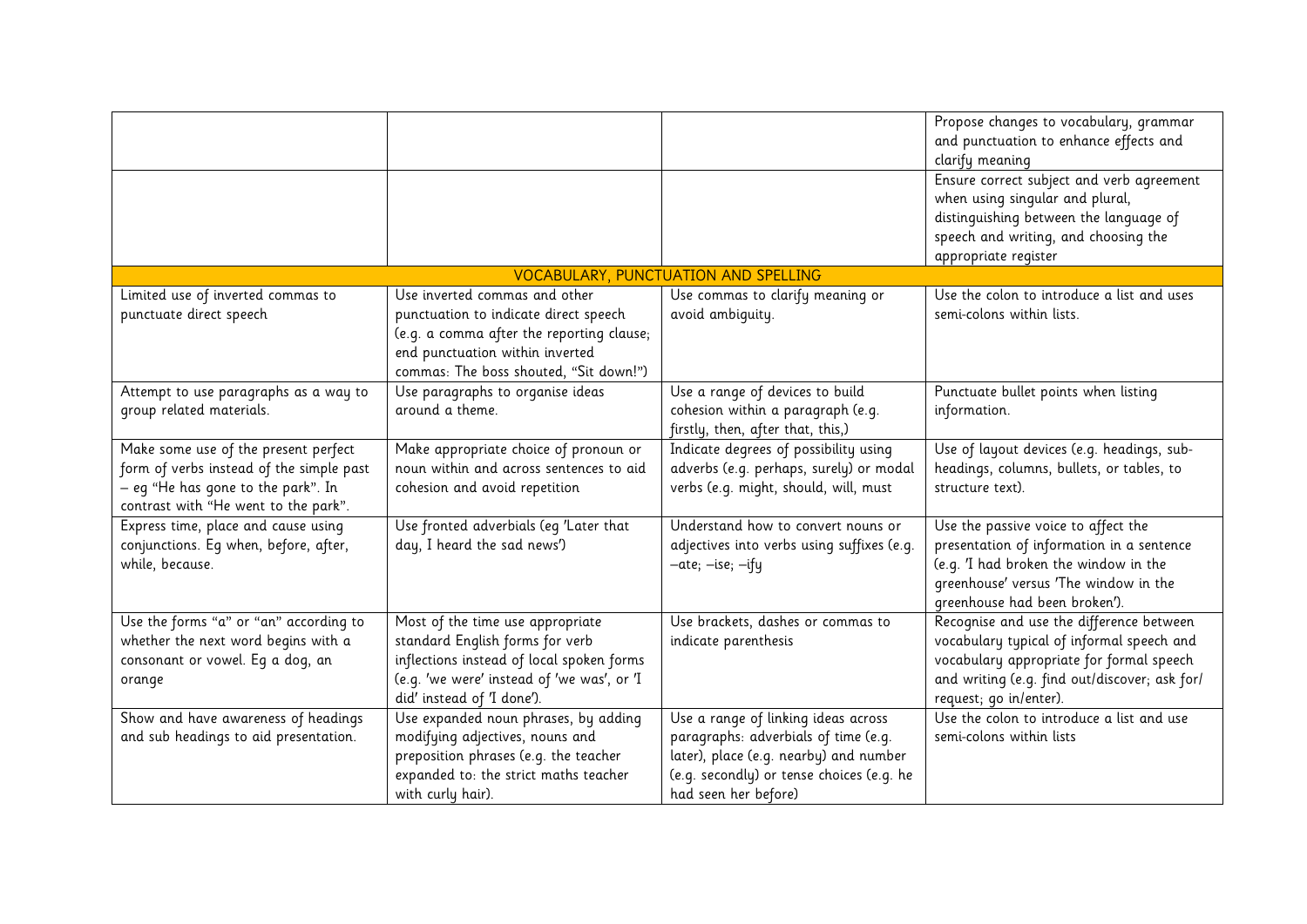| Express time, place and cause using          | Understand the grammatical difference       | Use relative clauses beginning with                    | Show knowledge of how hyphens can be            |
|----------------------------------------------|---------------------------------------------|--------------------------------------------------------|-------------------------------------------------|
| adverbs. Eq then, next, soon, therefore.     | between plural and possessive -s            | who, which, where, when, whose, that,                  | used to avoid ambiquity (e.g. 'man eating       |
|                                              |                                             | or an omitted relative pronoun                         | shark' versus 'man-eating shark', or 'recover'  |
|                                              |                                             |                                                        | versus 're-cover').                             |
| Express time, place and cause using          | Use commas after fronted adverbials         | Knowledge of verb prefixes (e.g. dis-,                 | Use linking ideas across paragraphs using a     |
| prepositions eg during, after, in, because   |                                             | de-, mis-, over- and re-)                              | wider range of cohesive devices: repetition     |
| of.                                          |                                             |                                                        | of a word or phrase, grammatical                |
|                                              |                                             |                                                        | connections (e.g. the use of adverbials such    |
|                                              |                                             |                                                        | as : 'on the other hand', 'in contrast', or 'as |
|                                              |                                             |                                                        | a consequence') and ellipsis                    |
| Show understanding of the formation of       | Some correct use of apostrophes to mark     |                                                        | Use a wide range of clause structures,          |
| nouns, using a range of prefixes eg          | plural possession (e.g. the girl's name,    |                                                        | varying their position within the sentence.     |
| super, anti, auto.                           | the girls' names).                          |                                                        |                                                 |
| Show knowledge of word families based        | Use dictionaries to check the spelling      |                                                        | Show knowledge of how words are related         |
| on common words, showing how words           | and meaning of words.                       |                                                        | by meaning as synonyms and antonyms             |
| are related in form and meaning, eg          |                                             |                                                        | (e.g. big, large, little).                      |
| solve, solution, solver, dissolve, insoluble |                                             |                                                        |                                                 |
|                                              |                                             | <b>TRANSCRIPTION</b>                                   |                                                 |
| Use prefixes and suffixes to understand      | Write from memory simple sentences,         | Use further prefixes and suffixes and                  | Use dictionaries to check the spelling and      |
| how to add them (app 1)                      | dictated by the teacher, that include       | understands the quidelines for adding                  | meaning of words.                               |
|                                              | words and punctuation taught so far         | them                                                   |                                                 |
| Spell further homophones                     | Use further prefixes and suffixes and       | Spell some words with 'silent' letters,                | Use further prefixes and suffixes and           |
|                                              | understands how to add them (Appendix<br>1) | e.g. knight, psalm, solemn                             | understands the quidelines for adding them      |
|                                              |                                             |                                                        |                                                 |
| Identify commonly misspelt words and         | Spell further homophones                    | Continue to distinguish between                        | Spell some words with 'silent' letters, e.g.    |
| attempts to correct them. (Appendix 1)       |                                             | homophones and other words which                       | knight, psalm, solemn.                          |
| Understand how to place the apostrophe       | Identify commonly misspelt words and        | are often confused.<br>Use knowledge of morphology and | Continue to distinguish between                 |
| in words with regular plurals eg girls'      | corrects them. (See Appendix 1)             | etymology in spelling and understands                  | homophones and other words which are            |
| boys'.                                       |                                             | that the spellings of some words need                  | often confused.                                 |
|                                              |                                             | to be learnt specifically, as listed in                |                                                 |
|                                              |                                             | Appendix 1                                             |                                                 |
| Use the first two or three letters in a      | Understand how to place the apostrophe      | Use dictionaries to check the spelling                 | Use knowledge of morphology and                 |
| word to check its spelling in a dictionary.  | in words with regular plurals (e.g. girls', | and meaning of words.                                  | etymology in spelling and understands that      |
|                                              | boys') and in words with irregular plurals  |                                                        | the spellings of some words need to be          |
|                                              | (e.g. children's).                          |                                                        | learnt specifically, as listed in Appendix 1    |